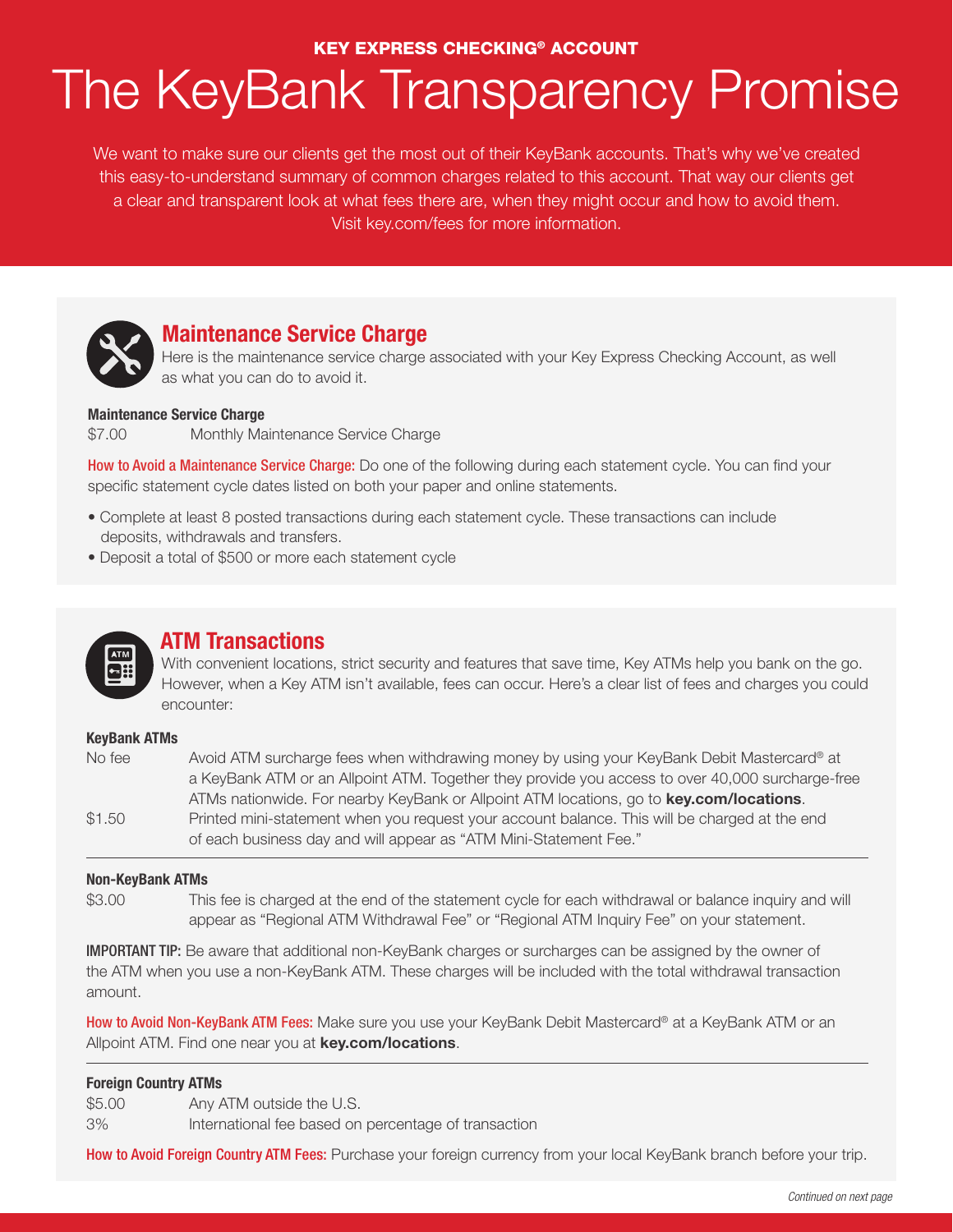

# **Overdrafts and Non-Sufficient Funds**

Despite careful planning, overdrafts sometimes happen. Here's a straightforward look at a list of fees and charges you could encounter:

## **Overdraft and Non-Sufficient Funds Fees**

We assess these fees based on the number of times overdraft or non-sufficient funds transactions have occurred in *the current statement cycle plus the previous 11 statement cycles. If you'd like more information about overdraft and non-sufficient funds transaction fees, and how you can avoid them, please visit key.com/odinfo.*

- \$33.00 Per transaction, for the first two overdraft or non-sufficient funds transactions in the current or last 11 statement cycles. This will appear as "Overdraft Item or Return Item Charge" on your statement.
- \$38.50 Per transaction, for 3+ overdraft or non-sufficient funds transactions in the current or last 11 statement cycles. This will appear as "Tier 2 Overdraft Item or Return Item Charge" on your statement.
- \$28.50 Extended overdraft service charge that occurs when your account remains overdrawn for 5 consecutive business days.

*Please refer to your account agreement for important information about the order in which Key posts transactions to your account.*

## **How to Avoid Overdrafts**

*There are a number of ways to avoid overdraft and/or non-sufficient funds fees:*

*Track Your Balance –* It's easy to do with Key online and mobile banking.

**Set Up Account Alerts –** They'll let you know when deposits or payments are posted to your account, or when your account goes below a particular balance.<sup>1</sup>

*Use Overdraft Protection –* Link your Key Express account to another KeyBank account, such as a savings account, Preferred Line of Credit, Home Equity Line of Credit<sup>2</sup> or credit card. Your linked account will automatically transfer funds to your Key Express account to cover any overdrafts. If overdraft protection is linked to a savings account, then there is no transfer fee. If you choose to link to a credit product, an overdraft protection transfer fee may apply, but you may save money by avoiding overdraft fees and any non-sufficient funds fees that could be charged<sup>3</sup>.

## **When Your Deposits Are Available**

*Different types of deposits (cash, direct deposit, checks) become available at different times:*

*Same Business Day –* Direct deposits of electronic payments such as Social Security benefits and payroll. Cash deposits made at a KeyBank ATM. Check deposits made at a KeyBank ATM (\$100.00 will be available immediately, with the rest posting the following day).

**Next Business Day –** Checks drawn on KeyBank (in some instances funds may be available on the same business day of deposit). Check deposits made through the KeyBank mobile app. Remaining balances from checks deposited the prior day.

*A business day is Monday - Friday, not including holidays. Exceptions may apply.*